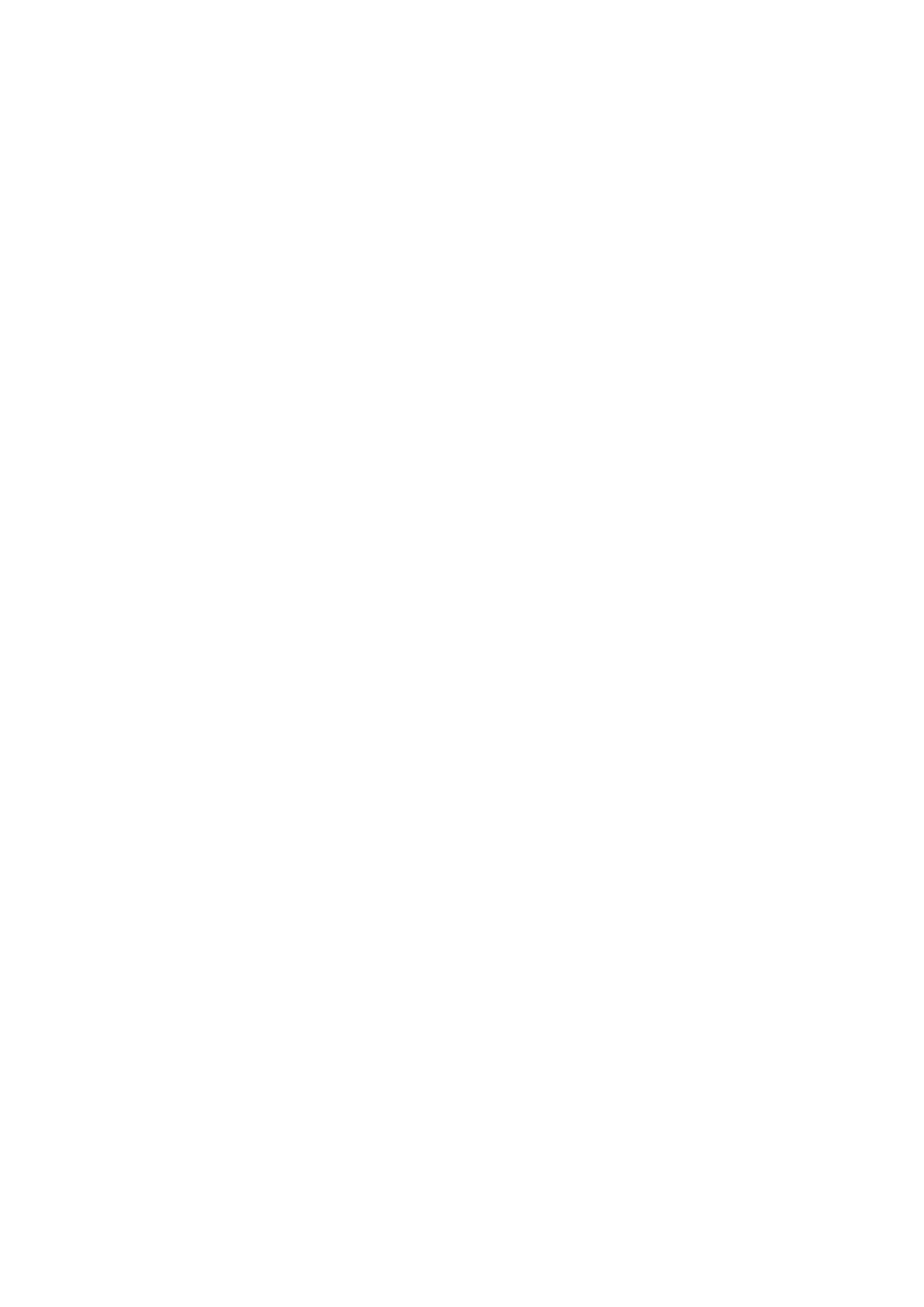#### பிள்ளைகளுக்கு செயல்முறைகள் தேவை, அவைகளால் அவர்கள் வளர்ச்சியடைய முடியும்.

எடுத்துக்காட்டு, அவைகளால் அவர்கள் தம்மை ஒழுங்குபடுத்த முடியும், குழுவாக ஒன்றுசேர்தல், அவைகளால் அவர்கள் நன்கு பராமரிக்கப்படுவதை உணர்ந்து கொள்வர்.

பேராசிரியர். கலாநிதி Gerald Hüther

#### அன்பான பெற்றோரே

உங்கள் பிள்ளை விரைவில் பாலர்பாடசாலையில் சோவுள்ளது. இது ஒரு முக்கிய காலம், ஏனென்றால் பிள்ளைகள் இந்த வயதில் இலகுவாக மற்றும் அதிகமாகக் கற்றுக்கொள்ள முடியும். நீங்கள் உங்கள் பிள்ளைக்கு எவ்வாறு அவர்களது வளர்ச்சியில் உதவிசெய்யலாம் என்பது குறித்து நாங்கள் உங்களுக்கு சில ஆலோசனைகளைத்தர விரும்புகிறோம். .<br>உணர்வபர்வமான கொடர்ப சிறுபிள்ளைகளுக்கு மிகவம் இன்றியமையாததாகும். இயற்கையாகப் பிள்ளைகள் பதியவற்றைக் கற்க .<br>விரும்புவதுடன் தம்மை உலகுடன் இணைத்துக் கொள்ள விரும்புகின்றனர். குடும்பத்துடன் உணர்வு ரீதியாக நெருங்கியிருப்பது, அவர்கள் உலகில் அடியெடுத்து வைப்பதற்கு சிறப்பான சந்தர்ப்பங்களை வழங்குகின்றது. அதிகமான பிள்ளைகள் ஏற்கனவே குழுக்களில் விளையாடி தமது முதல் அனுபவங்களைப் பெற்றிருப்பர். அவர்கள் விளையாடுவது இப்படியாக இருக்கும்: உதாரணமாக தமது சகோதரர்களுடன், அயலவர் பிள்ளைகளுடன் அல்லது அவர்கள் செல்லும் விளையாட்டுக்குழுப் பிள்ளைகளுடன், இதன்போது இவர்கள் தம்மைப் பராமரிக்கும் ஒரு நபரை கண்டு பழகியிருப்பர் உதாரணமாக விளையாட்டுக் குமுவிற்குப் பொறுப்பான ஒருவரை. பிள்ளைகள் மகிழ்வுடன் வீடு திரும்பி பெற்றோரிடம் வரும்போது பல கேள்விகளை வைத்திருப்பர் மற்றும் பலவற்றை விளக்கிக் கூறுவர்.

பாலர்பாடசாலையில் உங்கள் பிள்ளை அதிக நேரத்தை வேறு பிள்ளைகளுடன் செலவிட வேண்டியிருக்கும் இது உங்கள் பிள்ளைக்கு புதியது மற்றும் மீண்டும் மீண்டும் ஆச்சரியத்துக்குரியது. சிலவேளைகளில் சொந்தமாக எதையாவது கூறுவதற்கு தனது முறை வரும்வரை காத்திருக்க வேண்டியிருக்கும். உங்கள் பிள்ளை, அனைத்து மனிதர்களும் ஒரே விகமாகப் பமக மாட்டார்கள் (அல்லகு ஒரேவிகமானவர்கள்) என்பகையம் அவர்களுக்கு வேறு விடயங்கள் முக்கியமானவை என்பதையும் அறிந்து கொள்ளும்.

பிள்ளைகள் இந்த வயதில் விளையாடும்போது கற்றுக்கொள்வதுடன் ஒன்றுசோந்த விடயங்கள் மற்றும் விதிகளை நன்கு விளங்கிக் கொள்வா். சிறுபிள்ளைகள் செய்வதைத் திரும்பச் செய்வார்கள். ஆகவே பெற்றோர் மற்றும் வேறு வயதுவந்த பராமரிப்பாளர்கள் நடந்துகொள்ளும் விதம் மிக முக்கியமானது. யார் தமது பிள்ளைகளுக்கு உதாரணமாக முன்மாதிரிகையாக இருந்து, மற்றவர்கள் முதலில் கதைப்பதற்கு அனுமதிக்கின்றார்களோ, அவர்கள் பிள்ளைகளுக்கு அவதானத்தையும் மனதை ஒருநிலைப்படுத்தும் திறமைகளையும் ஊக்குவிக்கின்றார்கள்.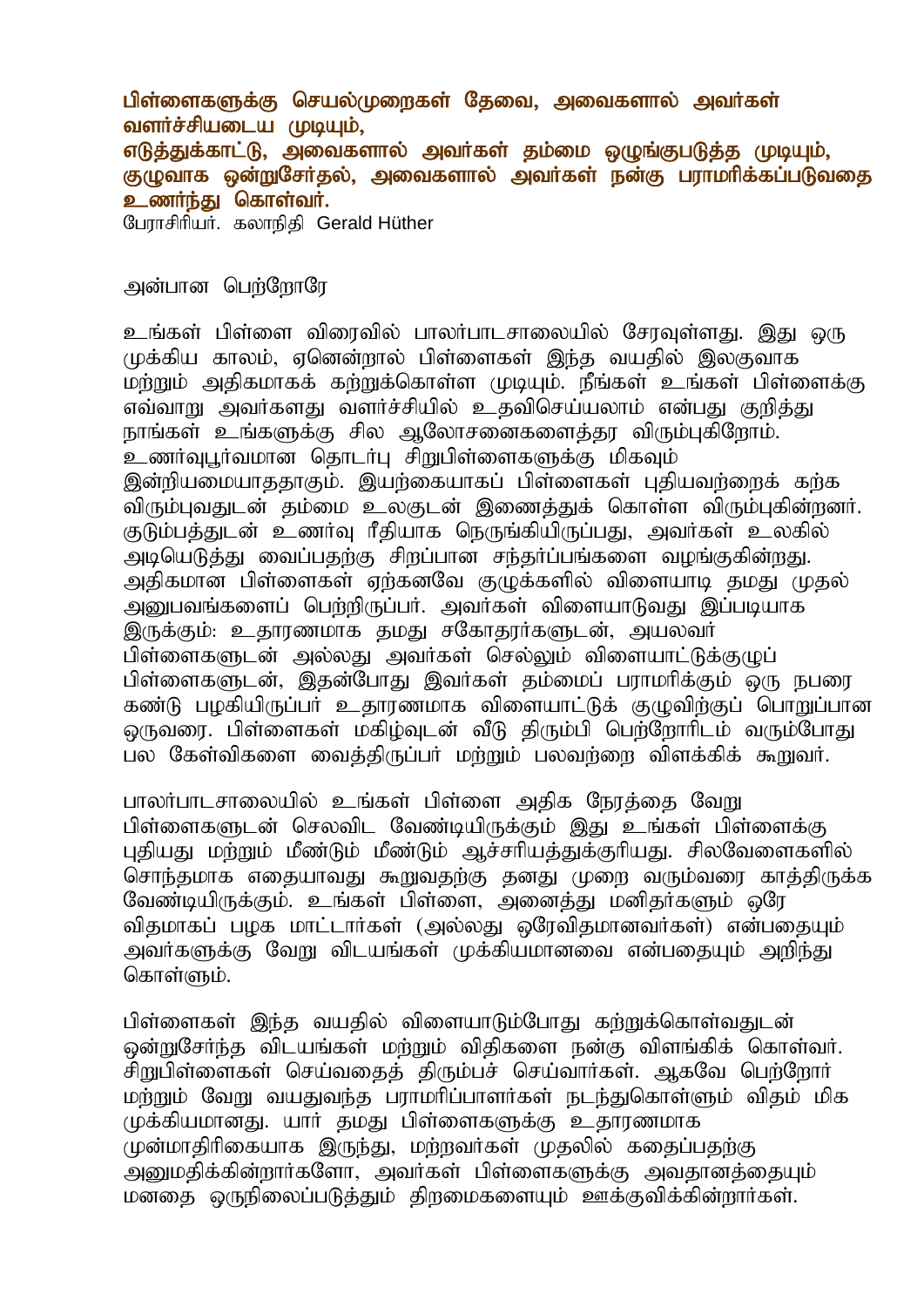# உங்கள் பிள்ளை வேறு பிள்ளைகளுடன் ஒன்றாக இருக்க விரும்புகிறது.

தான் தீர்மானிப்பது, மற்றவர்களில் கவனமெடுப்பது, தன்னை ஒருந-ிலைப்படுத்துவது, காத்திருக்க முடிவது: ஒரு குழுவில் சோ்ந்திருப்பதற்கு இவை தேவை. ஒரு விளையாட்டுக் குழுவில் அல்லது பாலா்பாடசாலையில் உங்கள் பிள்ளை அதே வயதுள்ள பிள்ளைகளுடன் பழகிக்கொள்ள முடியும். உங்கள் பிள்ளையை விளையாட்டுக் திடல்களில் வேறு .<br>பிள்ளைகளுடன் விளையாடுவதற்கும் அனுமதியுங்கள். அல்லது வேறு பிள்ளைகளை உங்கள் வீட்டுக்கு அழையுங்கள்.

#### உங்கள் பிள்ளை ஒரு குழுவில் சேர விரும்புகிறது.

பிள்ளைகள் அதிகமாகவுள்ள ஒரு குழுவில் உங்கள் மகளோ அல்லது மகனோ, கற்பிக்கும் நபர்களின் கவனத்தை வேறு பிள்ளைகளுடன் பகிர வேண்டியிருக்கும். சிலவேளைகளில் உங்கள் பிள்ளை, கனகு முளை வரும்வரை தனது சொந்தத் தேவையைப் பின்போட அல்லது காத்திருக்க வேண்டி எர்படலாம்.

# உங்கள் பிள்ளை தனது உணர்வுகளை வெளிப்படுத்த விரும்புகிறது.

இது நல்லது. உணர்வுகளை அறிந்து கொள்ள, அவற்றை வெளிப்படுத்த .<br>மற்றும் அவற்றை விளங்கிக்கொள்ள உங்கள் பிள்ளைக்கு உதவுங்கள். அத்துடன் மற்றவர்களுடன் பழகும்போது ஒரு எல்லை இருக்க வேண்டும் என்பதையும் அவர்களுக்குத் தெரிவியுங்கள். உங்கள் பிள்ளை எவ்வாறு மற்றவர்கள் தனக்கு மரியாதை தர வேண்டும் என விரும்புகின்றதோ, அதேபோன்றே, ஏனைய பிள்ளைகள் மற்றும் பெரியவர்களுடனும் மரியாை குயுடன் பழகிக்கொள்ள வேண்டும்.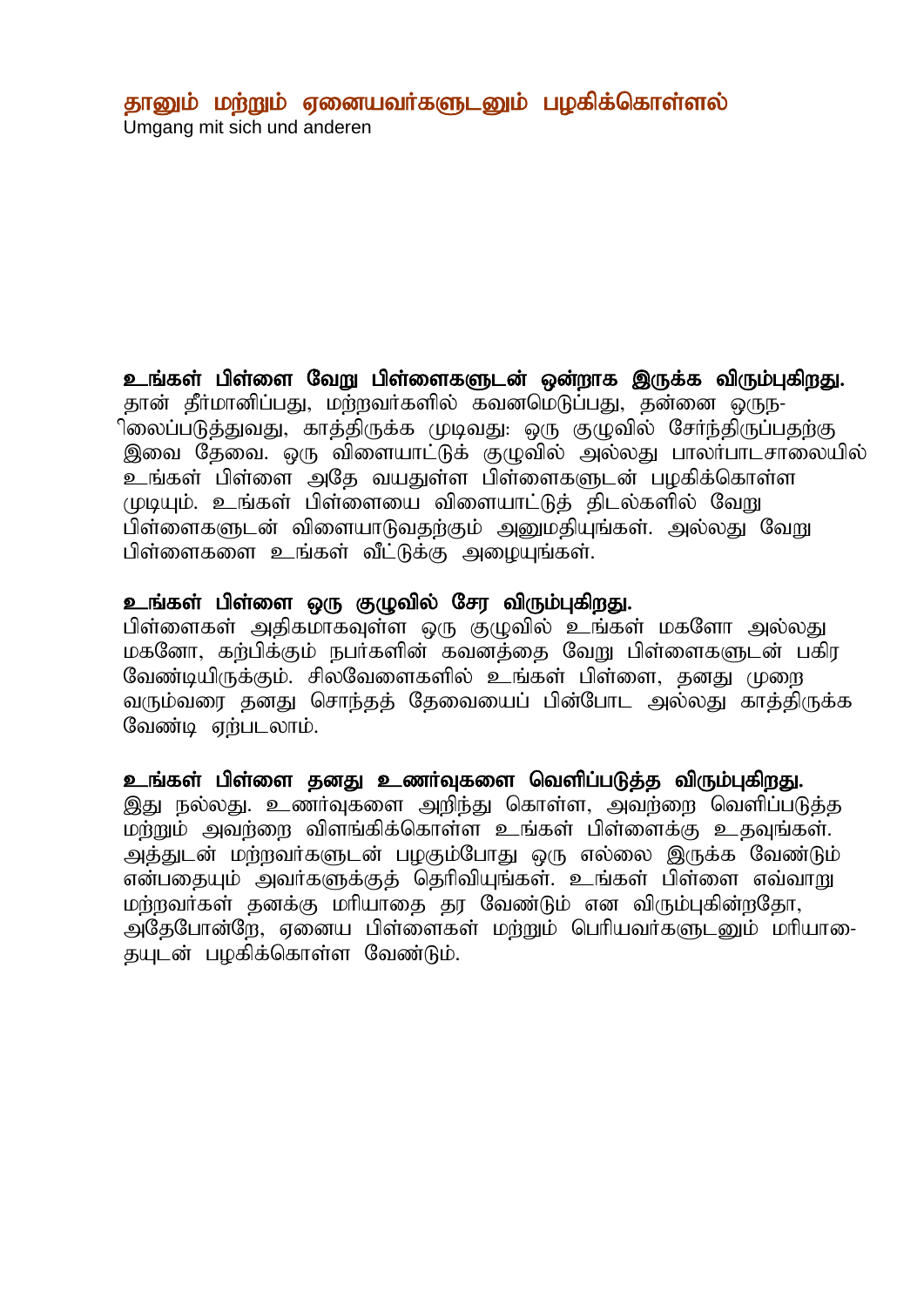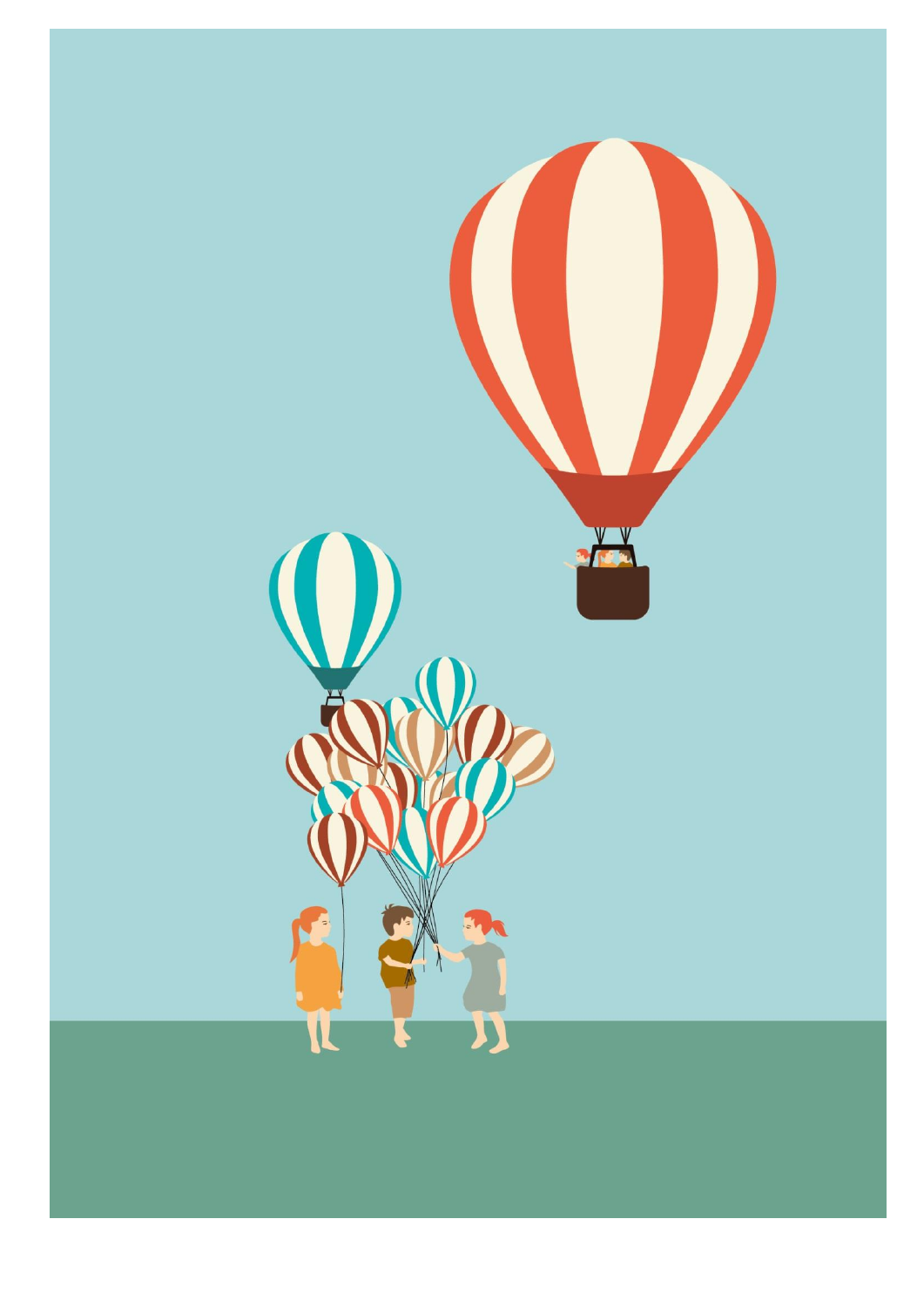# உங்கள் பிள்ளை செயல்களை சொந்தமாக செய்ய விரும்புகிறது.

உங்கள் பிள்ளை செயல்களை முயற்சித்துப் பார்க்க சந்தர்ப்பங்களை வழங்குவதுடன், சொந்தமாக செய்ய விடுங்கள். உதாரணமாக உங்கள் பிள்ளைக்கு நேரத்தைக் கொடுத்து, தானே சொந்தமாக உடைகளை அணியவும் கழற்றவும் விடுங்கள். அத்துடன் மலசல கூடத்தை பாவிப்பதற்கும் பழகியிருக்க வேண்டும், இதன்மூலம் உங்கள் பிள்ளை பாலர்பாடசாலையில் இதைத் தாமாகவே செய்து கொள்ளலாம். எங்கு உதவி தேவைப்படுகின்றதோ, அங்கு மட்டுமே உதவுங்கள்.

# உங்கள் பிள்ளை சொந்தமாகச் செயற்பட விரும்புகிறது

உங்கள் பிள்ளையை நீங்கள் ஓரளவு நம்புங்கள். ஏதாவது நிறைவே-றாவிட்டால், மீண்டும் முயற்சிசெய்யுமாறு உங்கள் பிள்ளைக்கு உற்சாகம் .<br>கொடுங்கள், ஏதாவது நிறைவேறினால், அவைகளுக்காக அவர்களுடன் சேர்ந்து மகிழ்ந்து கொள்ளுங்கள். உதாரணமாக உங்கள் பிள்ளையுடன் சேர்ந்து பாலர்பாடசாலைக்கான பாதையைப் பயிற்சி செய்யுங்கள். அல்லது நீங்கள் அவர்களுக்கு சுலபமான அப்பியாசங்களைக் கொடுங்கள் அதாவது .<br>தபாற்பெட்டியை வெறுமையாக்குவது அல்லது கத்தி கறண்டிகளை .<br>அதற்குரிய இடங்களில் பத்திரப்படுத்துவது.

# உங்கள் பிள்ளை பயற்சி செய்ய மற்றும் பரீட்சிக்க விரும்புகிறது.

உங்கள் பிள்ளைக்கு உபகரணங்களை, உதாரணமாக நிறப் பென்சில்களை, கடதாசி, சோக், பசை, ஒட்டும் சுருள் அல்லது கத்தரிக்கோலை வழங்கிக் கொள்ளுங்கள். வீட்டு வேலைகளில் சேர்ந்து ் :<br>உதவுவதற்கு அல்லது சமையல் அறையில் -சீவுதல், வெட்டுதல், ்கலக்குதல், சலாட் கமுவுதல்- போன்ற சந்தர்ப்பங்களை, சரியாகச் செய்வதற்குப் பயிலுதல் மற்றும் அனுபவங்களைத் தேடிக்கொள்ளல்.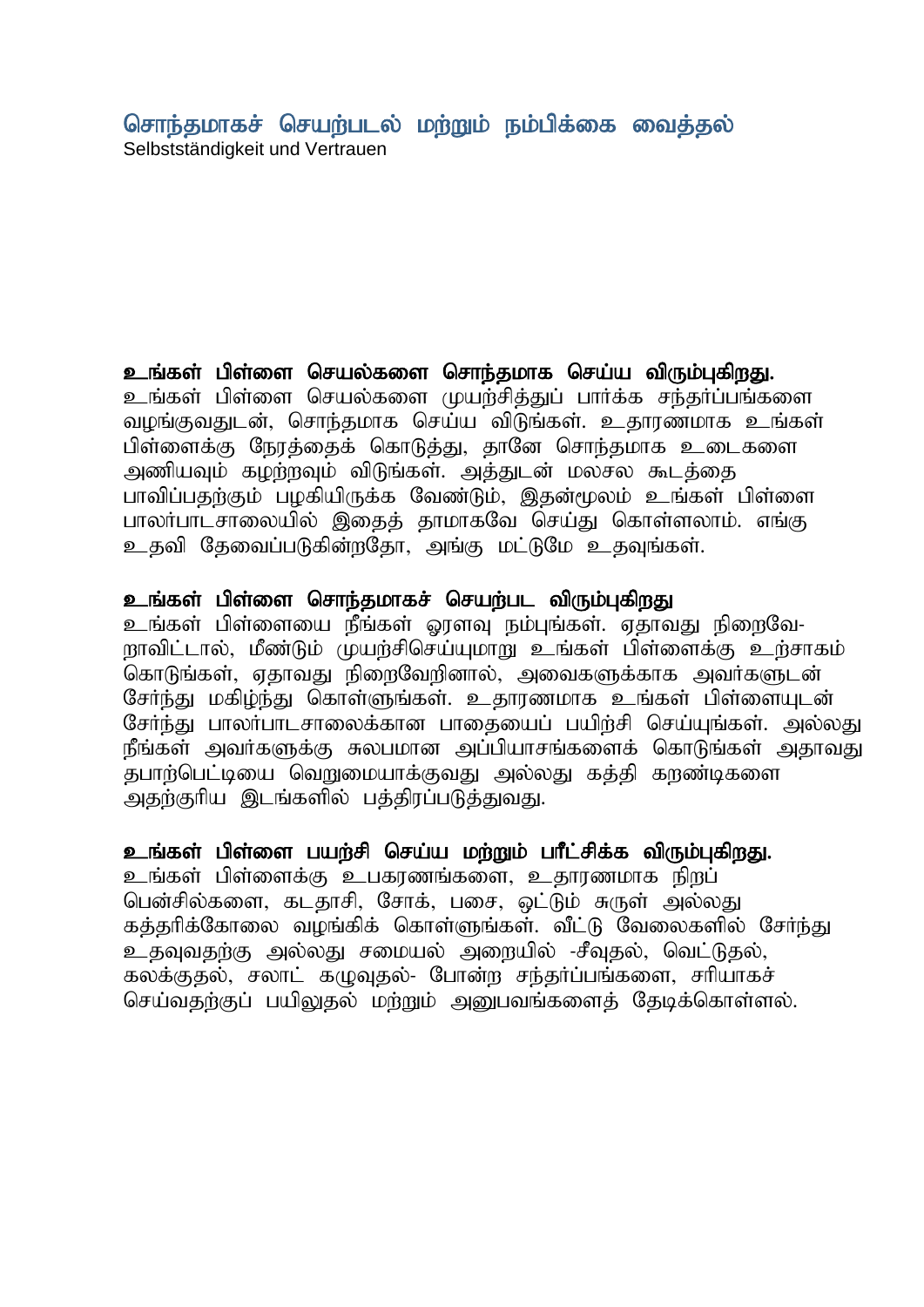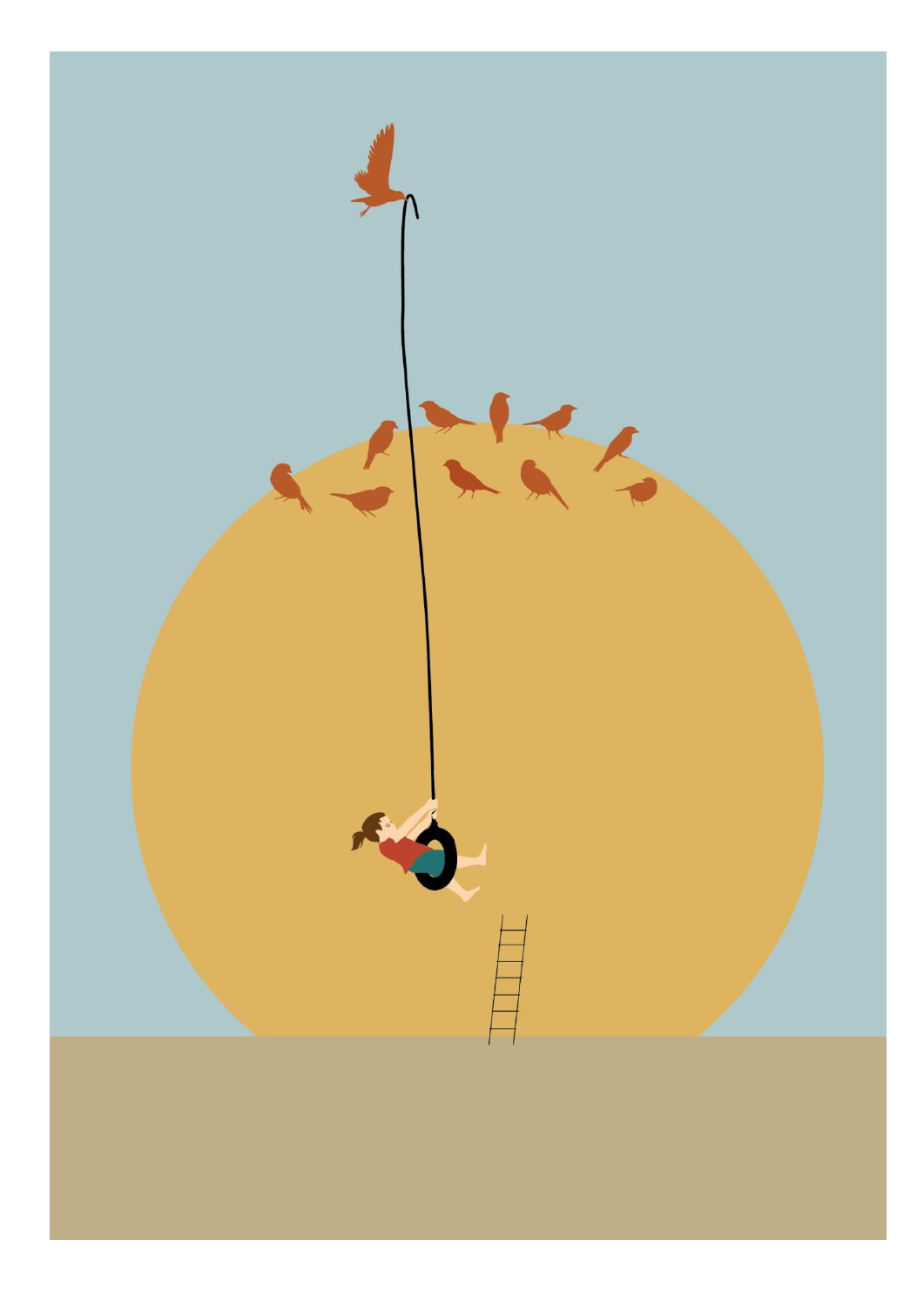# விளையாடுதல் மற்றும் கற்றுக்கொள்ளல்

Spielen und Lernen

#### உங்கள் பிள்ளை விளையாட விரும்புகி<u>றது</u>.

உங்கள் பிள்ளை தன்னை ஆச்சரியத்துக்கு உள்ளாக்க விரும்புவதுடன், விளையாட்டில் தன்னை மறந்துவிடக்கூடும். விளையாட்டின்போது உங்கள் பிள்ளை, தன்னை ஆழமாக்கிக் கொள்ள, சிலவற்றைத் திட்டமிட மற்றும் நீண்ட நேரத்திற்கு ஒரு விடயத்தைச் செய்துகொண்டிருக்கக் கற்றுக் கொள்கின்றது. உங்கள் பிள்ளைக்கு இந்த ஓய்வு இடத்தைக் கொடுங்கள். அவர்களை வித்தியாசமான அத்துடன் நாளாந்தம் பாவிக்கும் பொருட்களுடன் விளையாட மற்றும் பரீட்சித்துக்கொள்ள அறுமதியுங்கள். பிள்ளைகளுடன் நீங்கள் விளையாடும் நேரம் என்பது, மிகவும் பெறுமதி வாய்ந்ததாகும்.

### உங்கள் பிள்ளை கற்க விரும்புகிறது.

கர்றல் என்பதன் அர்த்தம், அது இயலுகின்றதோ அல்லது இயலாமல் போகின்றதோ, ஆனால் அந்த அனுபவத்தை பயிற்சி செய்வதுடன் அதை ஆழமாக்கிக் கொள்ள வேண்டும். சிறு வயதில் உங்கள் பிள்ளை, பல வேளைகளில் விழுந்திருக்கும், ஏனென்றால் மீண்டும் மீண்டும் எழுந்து நின்றதால், ஆனால் இதனால்தான் நடக்கப் பழகிக்கொண்டது. நீங்கள் உங்கள் பிள்ளைக்கு உதவி செய்ய முடியும். அதன்போது நீங்கள் அவர்களின் அனைத்துச் செயற்பாட்டையும் உற்சாகப்படுத்த வேண்டும், அதன்போது அவர்கள் செய்ய முடிந்ததற்காக அவர்களைப் பாராட்ட வேண்டும், அத்துடன் புதியவற்றைச் செய்து பார்க்குமாறு கேட்டுக்கொள்ள வேண்டும்.

# உங்கள் பிள்ளை விரும்புகிறது.

ஒன்றை விரும்புவது முக்கியமானது. ஆனால் உங்கள் பிள்ளை எப்பொழுதும் தான் விரும்புவதைப் பெற முடியாது. அவர்கள் காத்திருப்பதை மற்றும் ஏமாற்றம் ஏற்படுவதைப் பழகிக்கொள்ள வேண்டும். சீற்றம் அல்லது கோபம் எமது உணர்வுகளுடன் சம்பந்தமானது. நபர்களோ ு;<br>அல்லது பொருட்களோ இதனால் பாதிக்கப்படக்கூடாது. தேவைகளை பின்போட முடிவது உங்கள் பிள்ளையை பலமாக்கும்.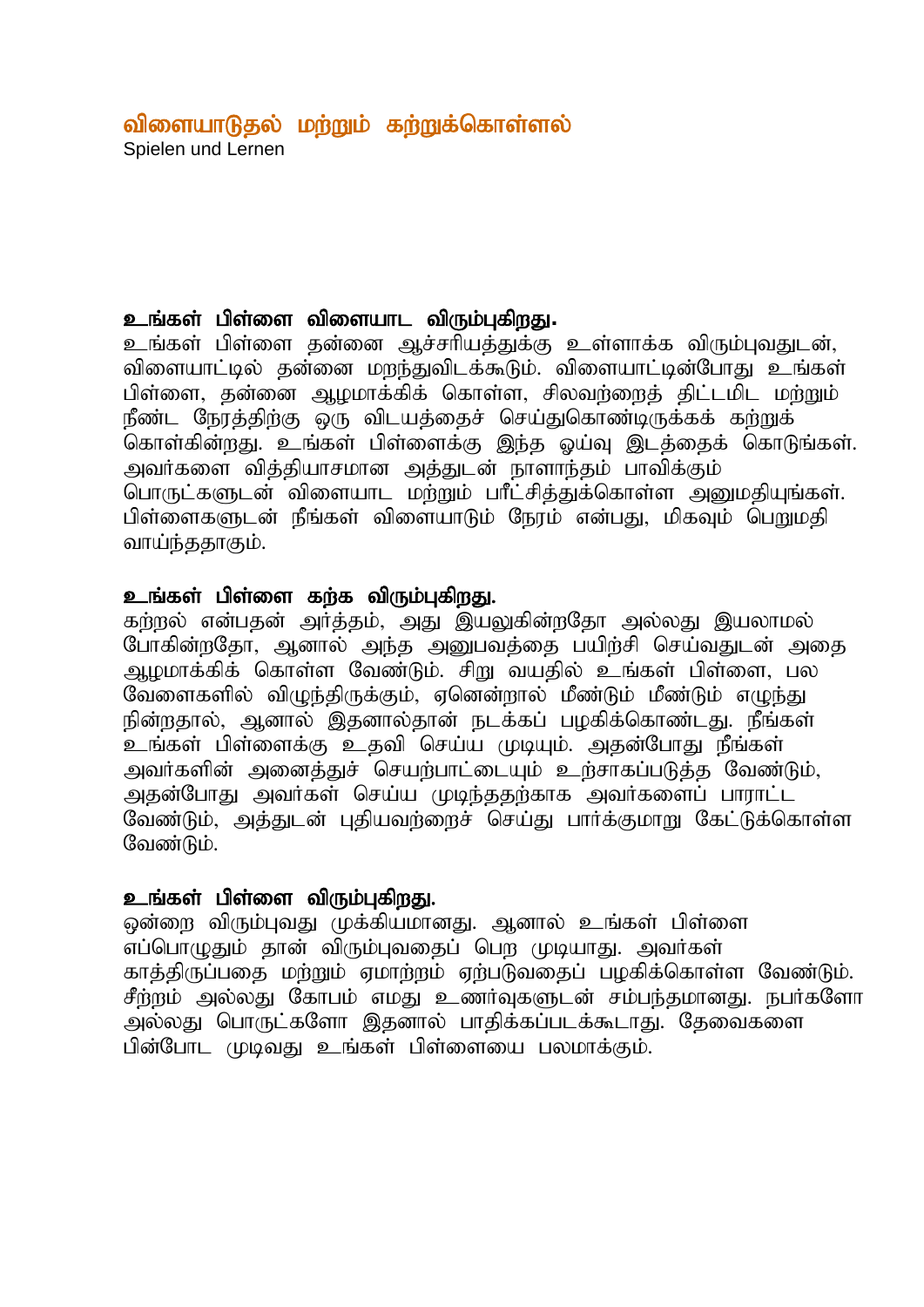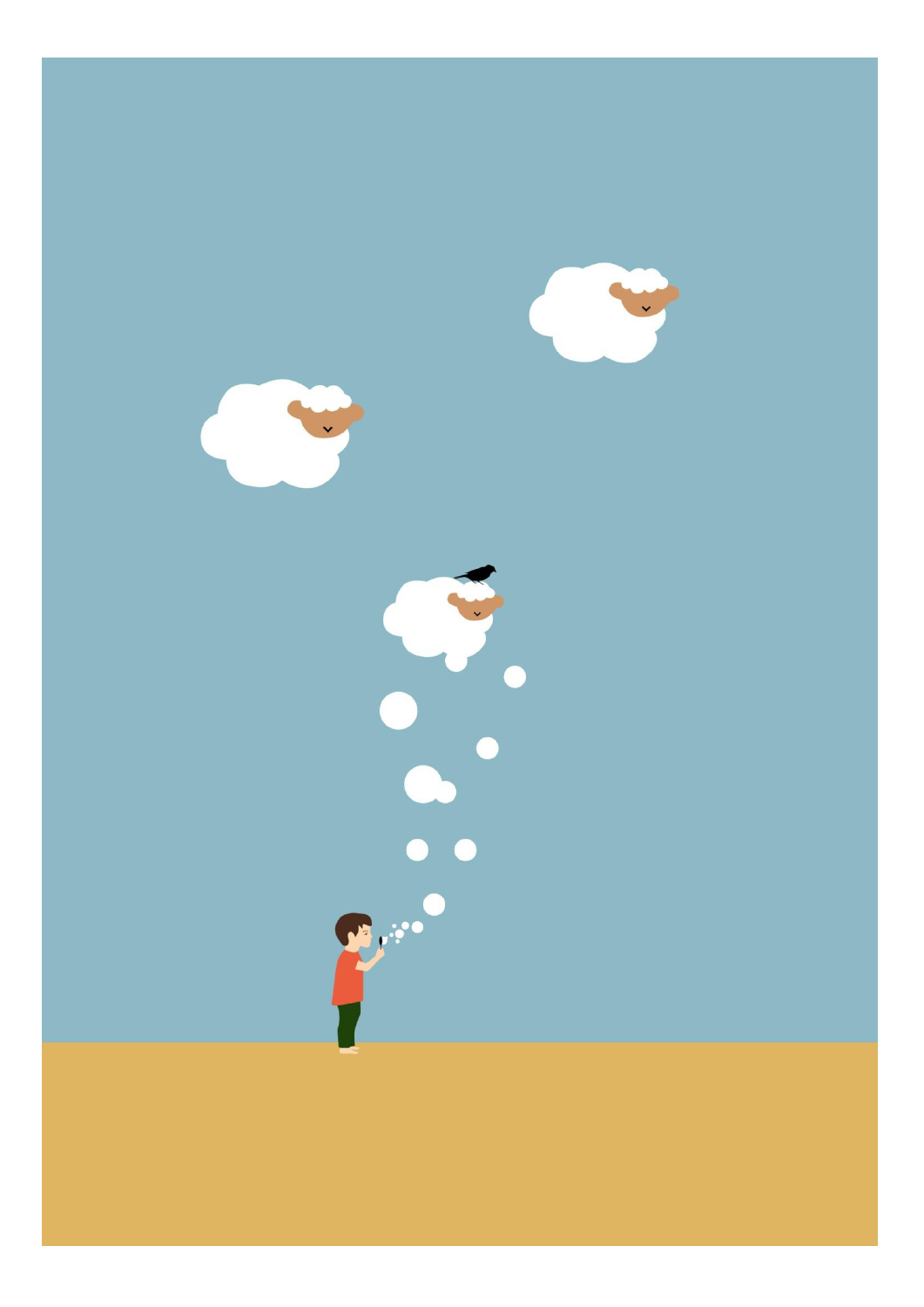Sich verständigen und verstanden werden

# உங்கள் பிள்ளை தானே தெரிவிக்க விரும்புகிறது.

உங்கள் பிள்ளை என்ன செய்கின்றது மற்றும் எதை அனுபவித்தது என்பது குறித்து நீங்கள் அறிய விரும்புகின்றீர்களா, அத்துடன் அவர்கள் \$Wtijf; Nfl;fpd;wPHfsh. mtHfSld ; ehshe;j tplaq;fs; Fwpj;J உரையாடுவதோடு, நீங்கள் இப்போது என்ன செய்துகொண்டிருக்கின்றீர்கள் அல்லது பிள்ளை எதை அவதானித்துக் கொண்டிருக்கின்றது என்பதை விளங்கப்படுத்துங்கள்.

# உங்கள் பிள்ளை கேட்பதை விரும்புகின்றது.

உங்கள் பிள்ளையுடன் சேர்ந்து நீங்கள் படப் புத்தகங்களைப் பாருங்கள், நீங்கள் அவர்களுக்கு கதைகளைக் கூறுங்கள் மற்றும் நீங்கள் .<br>அவர்களுடன் சேர்ந்து பாடல்களைப் பாடுங்கள். இதன்மூலம் பிள்ளை அருகில் வருவதோடு மொழியையும் கற்றுக்கொள்கிறது. உங்கள் பிள்ளையுடன் நீங்கள் கட்டாயமாகக் காய்மொழியில் பேசிக்கொள்ளுங்கள். எப்போது தாய்மொழி பற்றிக்கொள்கின்றதோ, இரண்டாவது மொழியைக் கற்றுக்கொள்வது மிக இலகுவானதாகும்.

# உங்கள் பிள்ளை மொழியை அறிந்துகொள்ள விரும்புகிறது.

இலத்திரனியல் ஊடகங்களில் மட்டும் பாவிக்கப்படும் புதிய சொற்களை சிறு பிள்ளைகள் ஞாபகத்தில் வைத்திருக்க முடிவதில்லை. பிள்ளைகளுக்குத் தம்மோடு கதைப்பதற்கு தம்மைச்சுற்றி நம்பிக்கையான நபர்கள் தேவைப்படுகிறார்கள். ஒரு பராமரிக்கும் நபரிடமிருந்து அவர்கள் .<br>தொடர்ந்தும் புதியவற்றை கற்றுக்கொள்வதுடன் அவற்றை முன்னரிமையாகப் பாவிக்கவம் செய்கின்றார்கள்.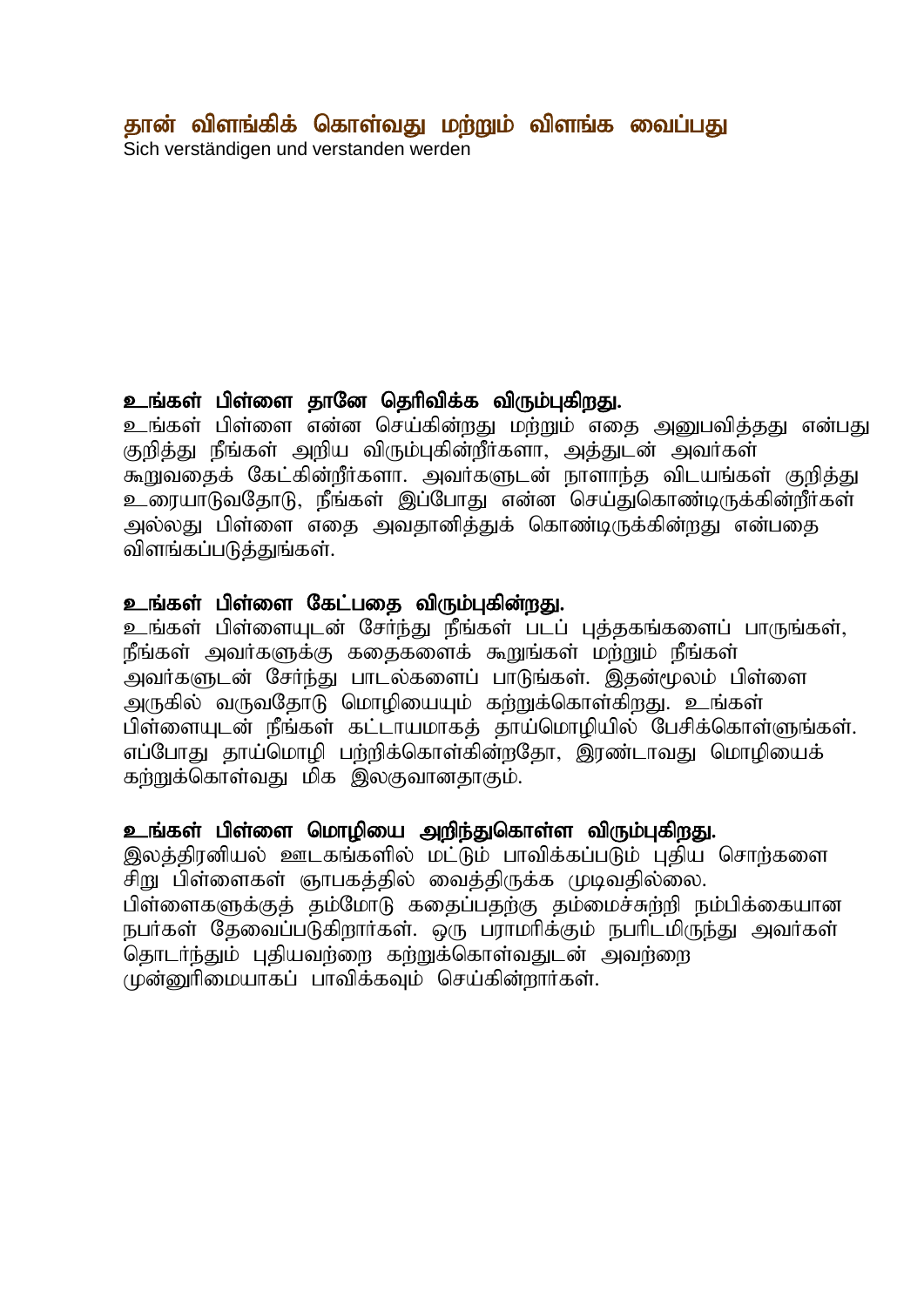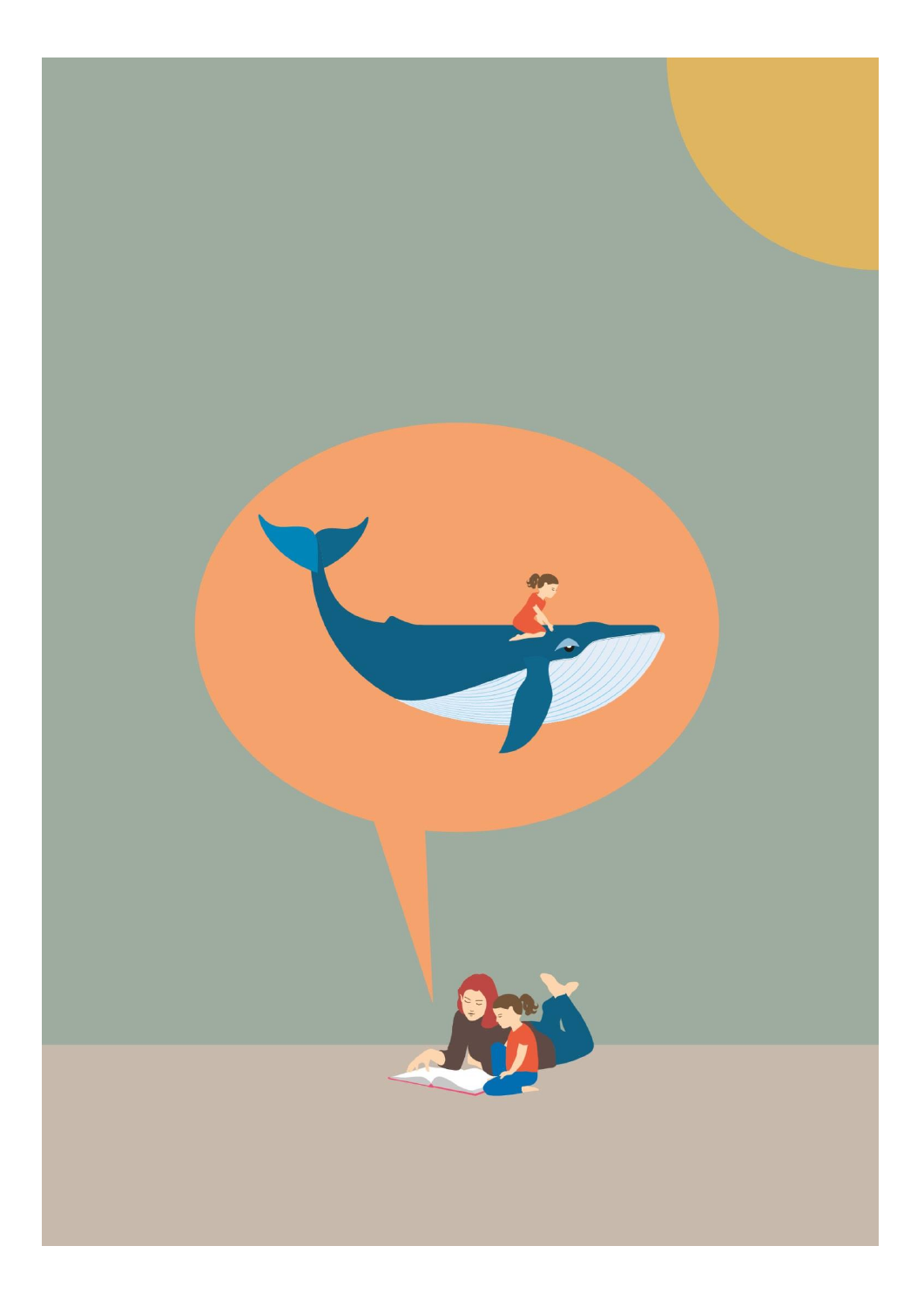நடமாடுதல் மற்றும் உறக்கம் Bewegung und Schlaf

#### உங்கள் பிள்ளை தானாக நடமாட விரும்புகிறது

உங்கள் பிள்ளையை ஏறுவதற்கு, சமநிலையாக நிற்பதற்கு, குஸ்தி போ-டுவதற்கு விடுங்கள். நீங்கள் பிள்ளையுடன் வெளியில் சென்று ,<br>இயற்கையை அனுபவியுங்கள், மழை பெய்தாலும் பரவாயில்லை.

# உங்கள் பிள்ளை போதுமான அளவு உறங்க விரும்புகிறது

பாலா்பாடசாலை நாட்களைச் சமாளிப்பதற்கு, உங்கள் பிள்ளைக்கு ஒரு தடையில்லாத இரவு நித்திரை பத்து தொடக்கம் 12 மணித்தியாலங்கள் .<br>முக்கியமானது. காலையில் பலத்தைப் பெற்றுக்கொள்வதற்கு ஒரு சுகாதாரமான மற்றும் போதிய அளவில் காலை உணவும் தேவை.

#### உங்கள் பிள்ளை வழக்கத்தை விரும்புகிறது.

ஒரு ஒழுங்கு முறையான நாளாந்த செயற்பாடு ஓரேவிதமான வழக்கத்துடன் உதாரணமாக உணவு நேரங்கள் மற்றும் உறங்கச் செல்லும் நேரங்கள் உங்கள் பிள்ளைக்கு உறுதியான நிலைப்பாட்டையும் பாதுகாப்பையும் கொடுக்கின்றது.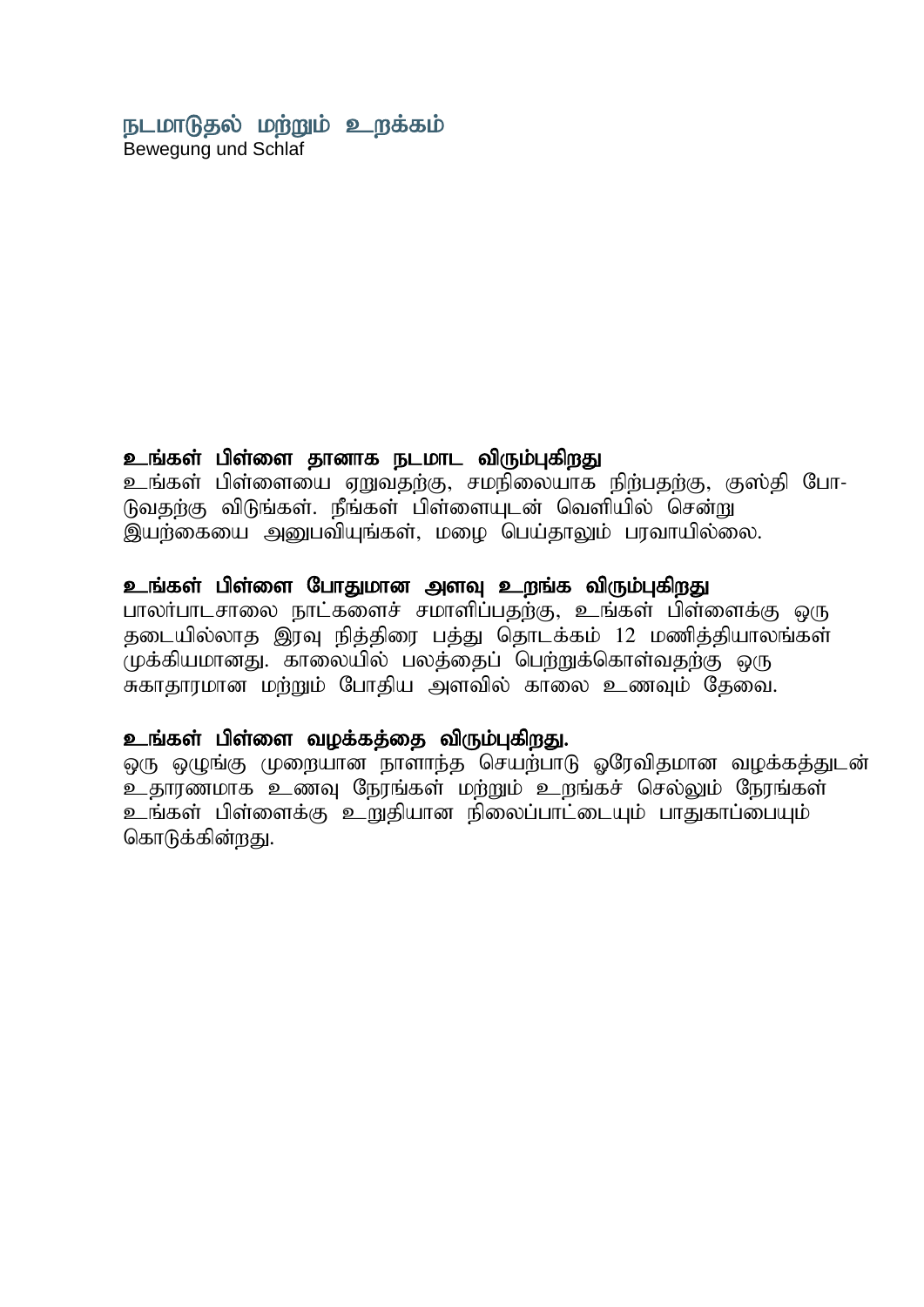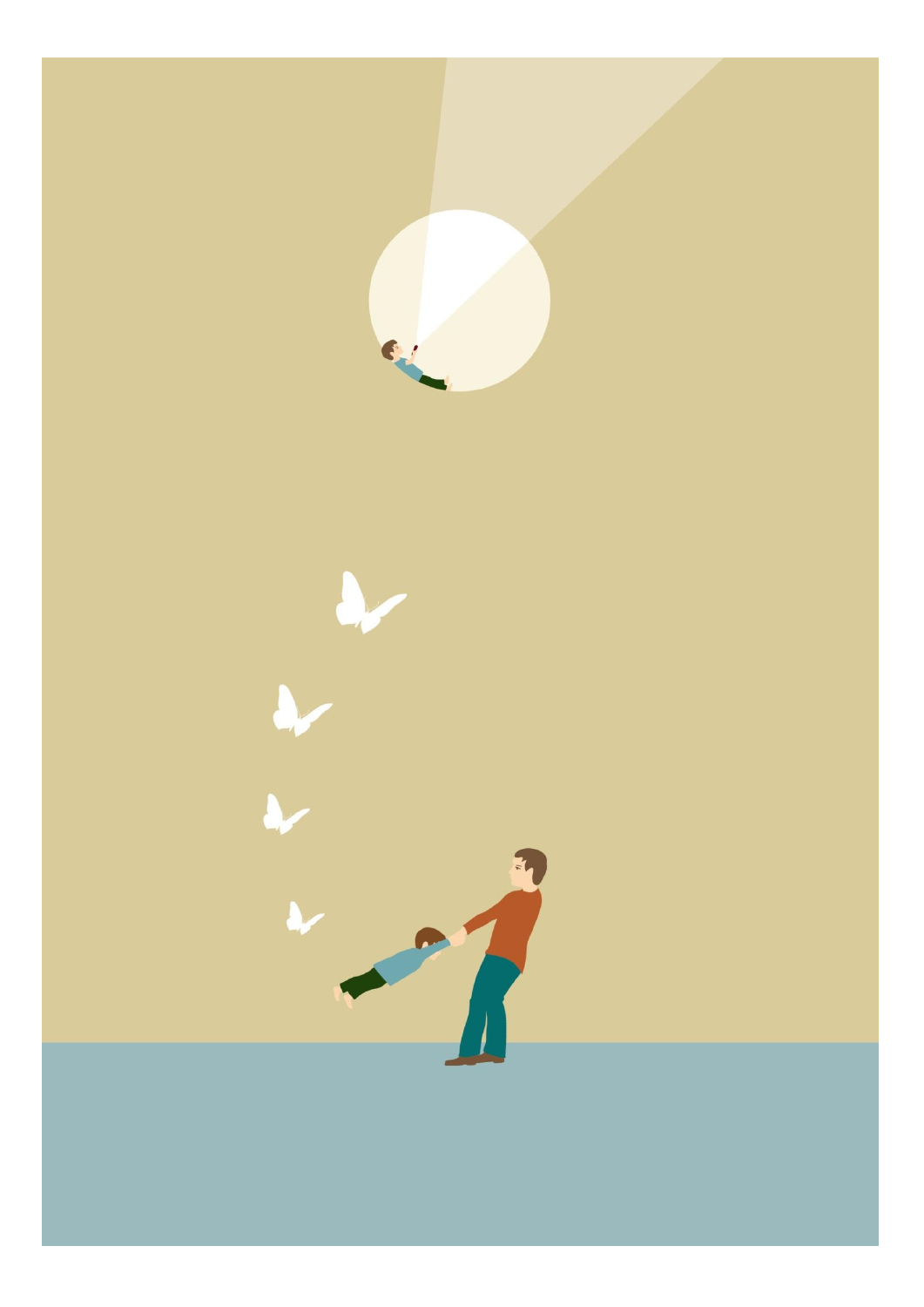நீங்கள் மேலதிகமாக அறிய விரும்பினால், மேலதிக தகவல்களை இங்கே .<br>காணலாம்: [www.erz.be.ch/fit-](http://www.erz.be.ch/fit)fuer-den-kindergarten

உங்களுக்கு மற்றும் உங்கள் பிள்ளைக்கு ஒரு குறையுமில்லாத காலமாக அமைய நாங்கள் வாழ்த்துகின்றோம்.